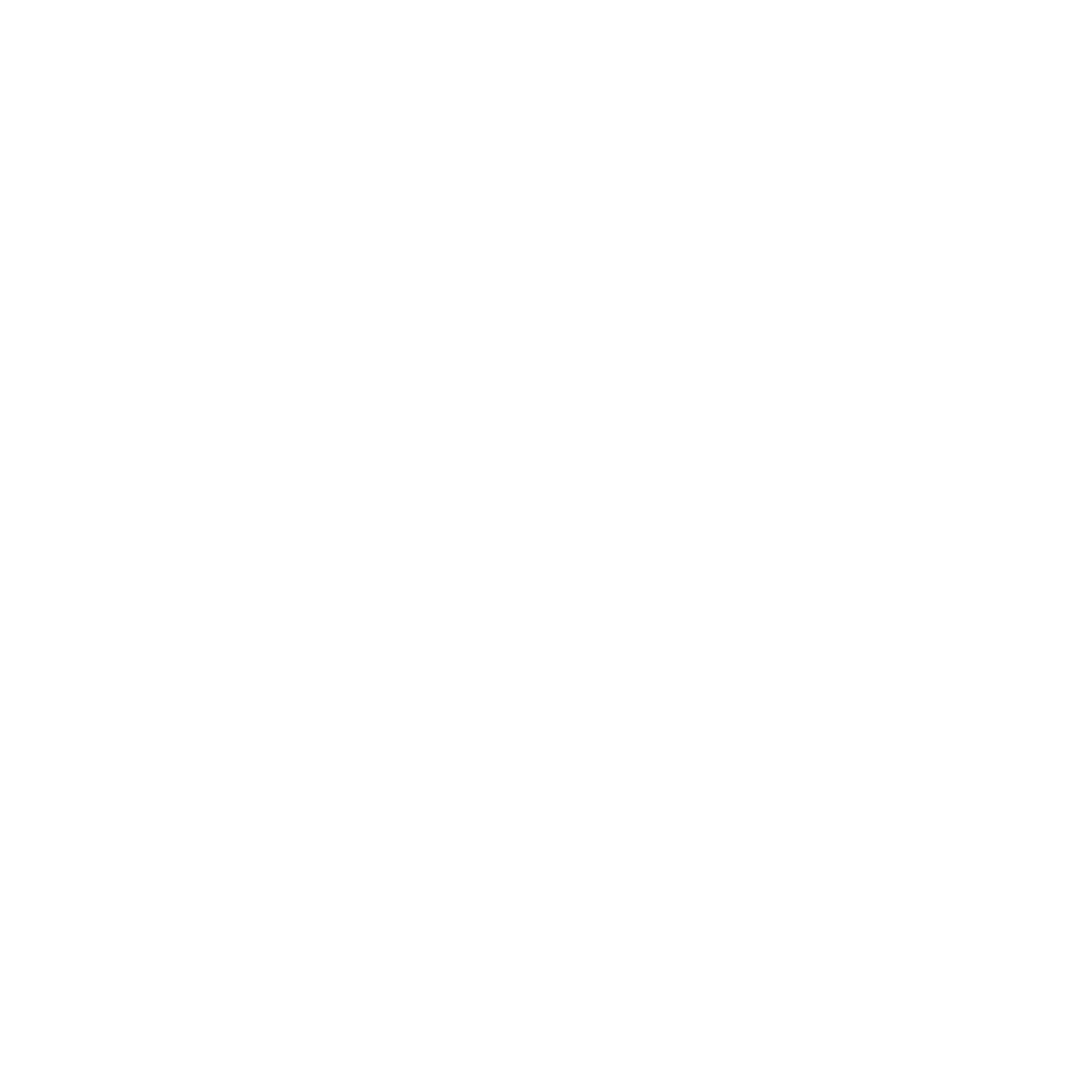## Banaras of gods, humans and stories

Nilosree Biswas Photographs: Irfan Nabi

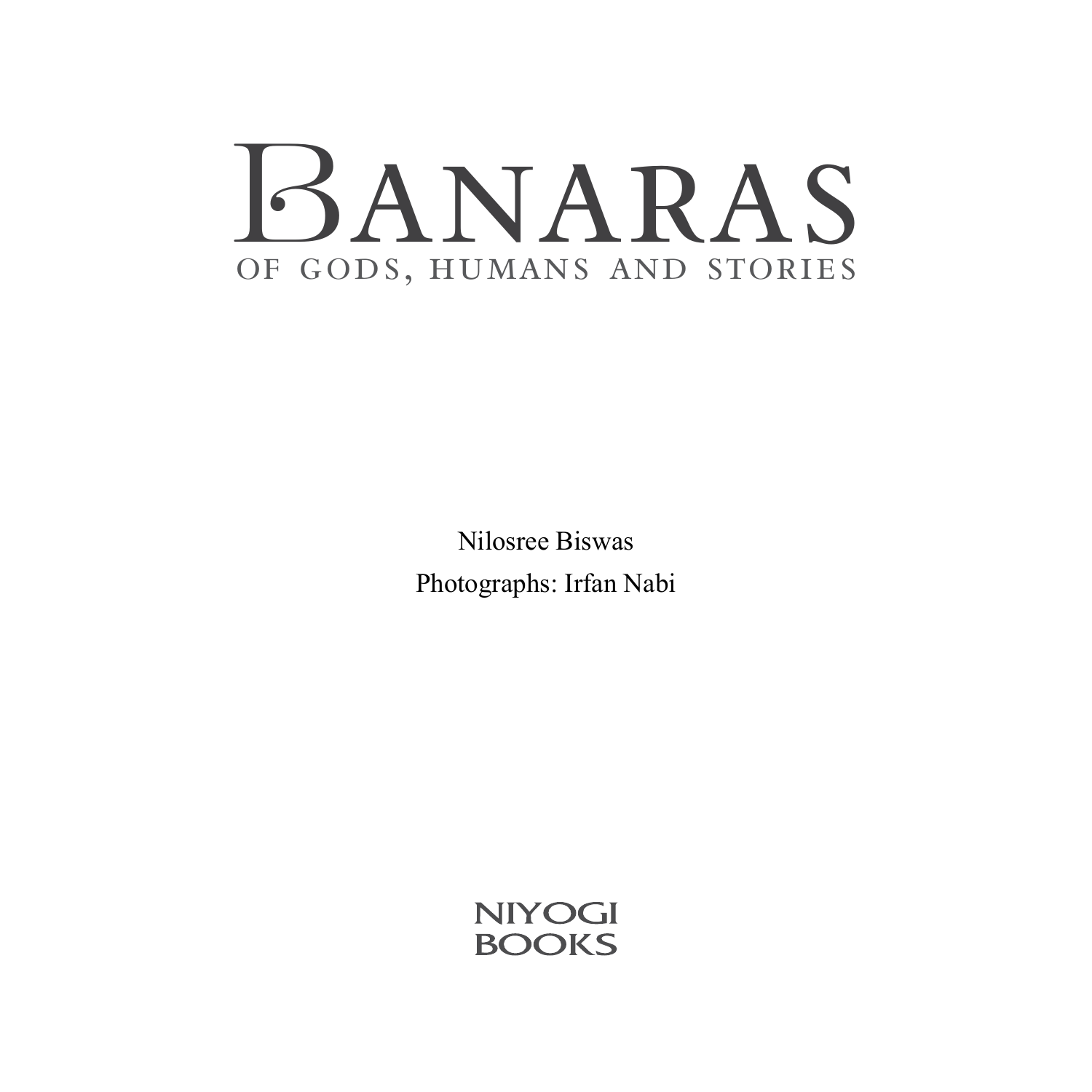Published by

#### **NIYOGI BOOKS**

Block D, Building No. 77 Okhla Industrial Area, Phase-I New Delhi-110 020, INDIA Tel: 91-11-26816301, 26818960 Email: niyogibooks@gmail.com Website: www.niyogibooksindia.com

Text © Nilosree Biswas Photographs © Irfan Nabi

Editor: Arunima Ghosh Design: Nabanita Das Cover Design: Trisha De Niyogi

ISBN: 978-93-89136-77-7 Publication: 2021

All rights are reserved. No part of this publication may be reproduced or transmitted in any form or by any means, electronic or mechanical, including photocopying, recording or by any information storage and retrieval system without prior written permission and consent of the publisher.

Printed at: Niyogi Offset Pvt. Ltd., New Delhi, India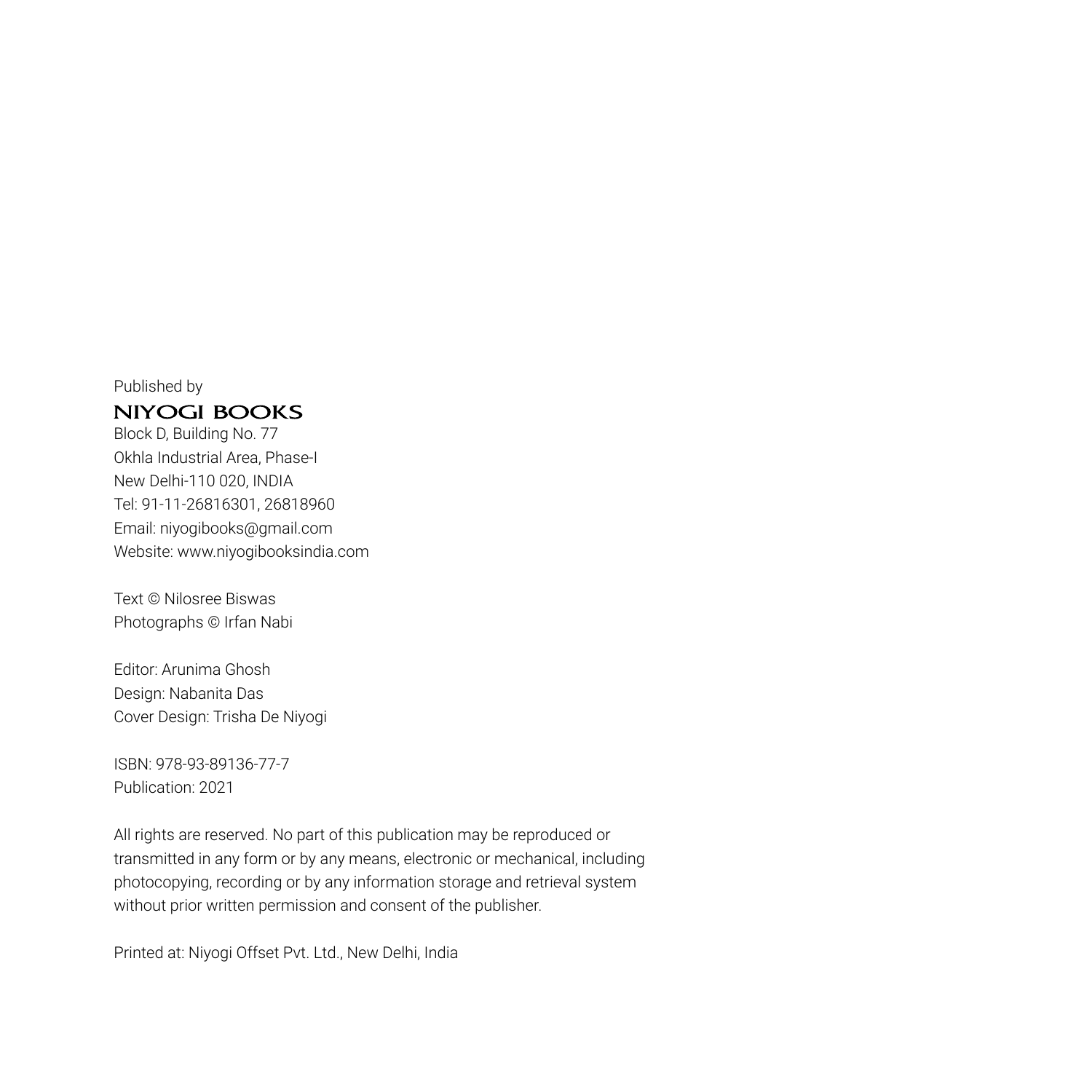*In memory of Arundhati Banerjee & For Ma who could never visit Banaras*

Nilosree Biswas



*Robert Booth (Auchterarder, Scotland) for sharing your eclectic insights about arts and life, and for a most cherished friendship.* 

> *My mother Zaitoon Khan for teaching me dignity in facing challenges and grace in triumph.*

*My Dad, Dr Ghulam Nabi Dar, a man of impeccable integrity, whose spontaneous humour has made us smirk and smile.*

> *.* Irfan Nabi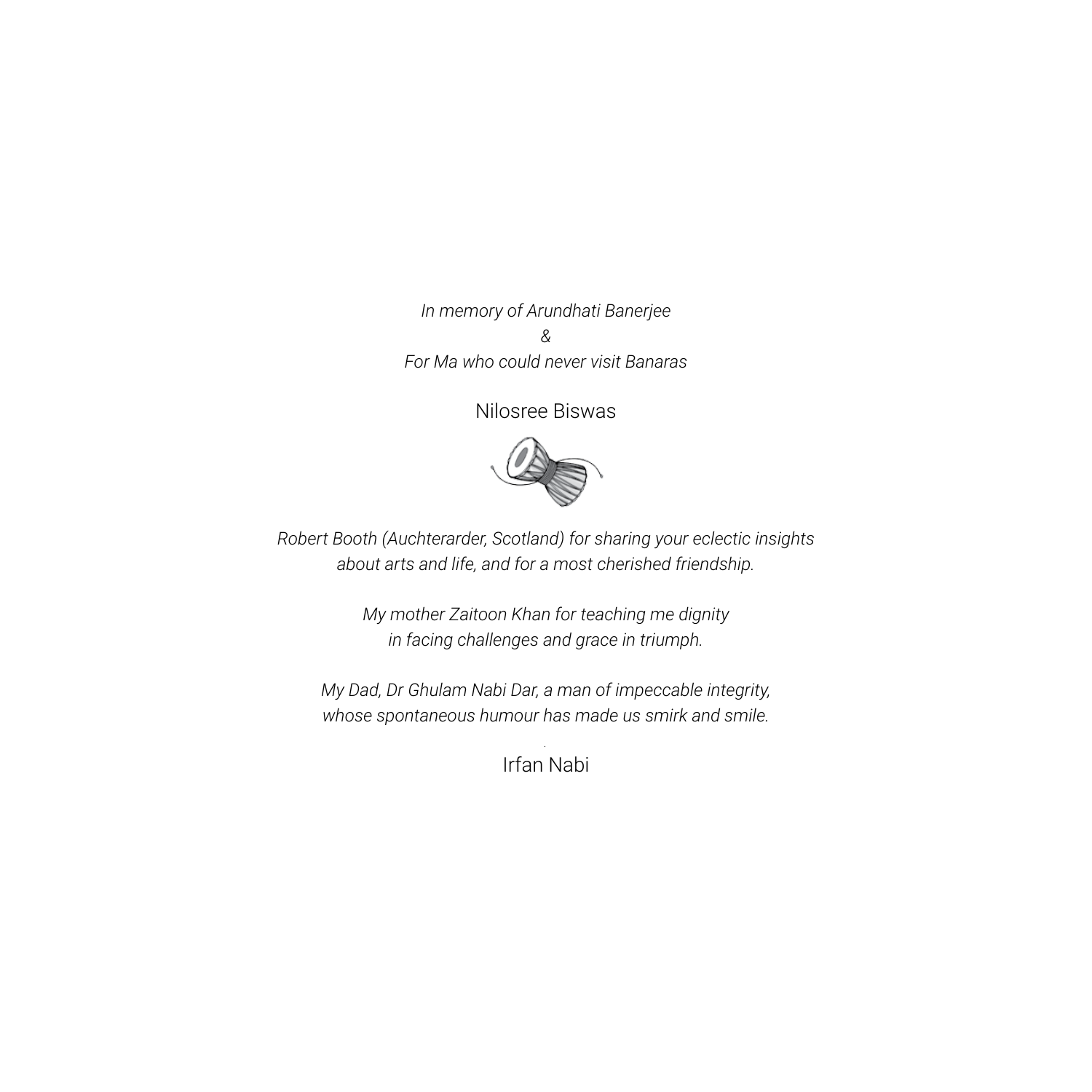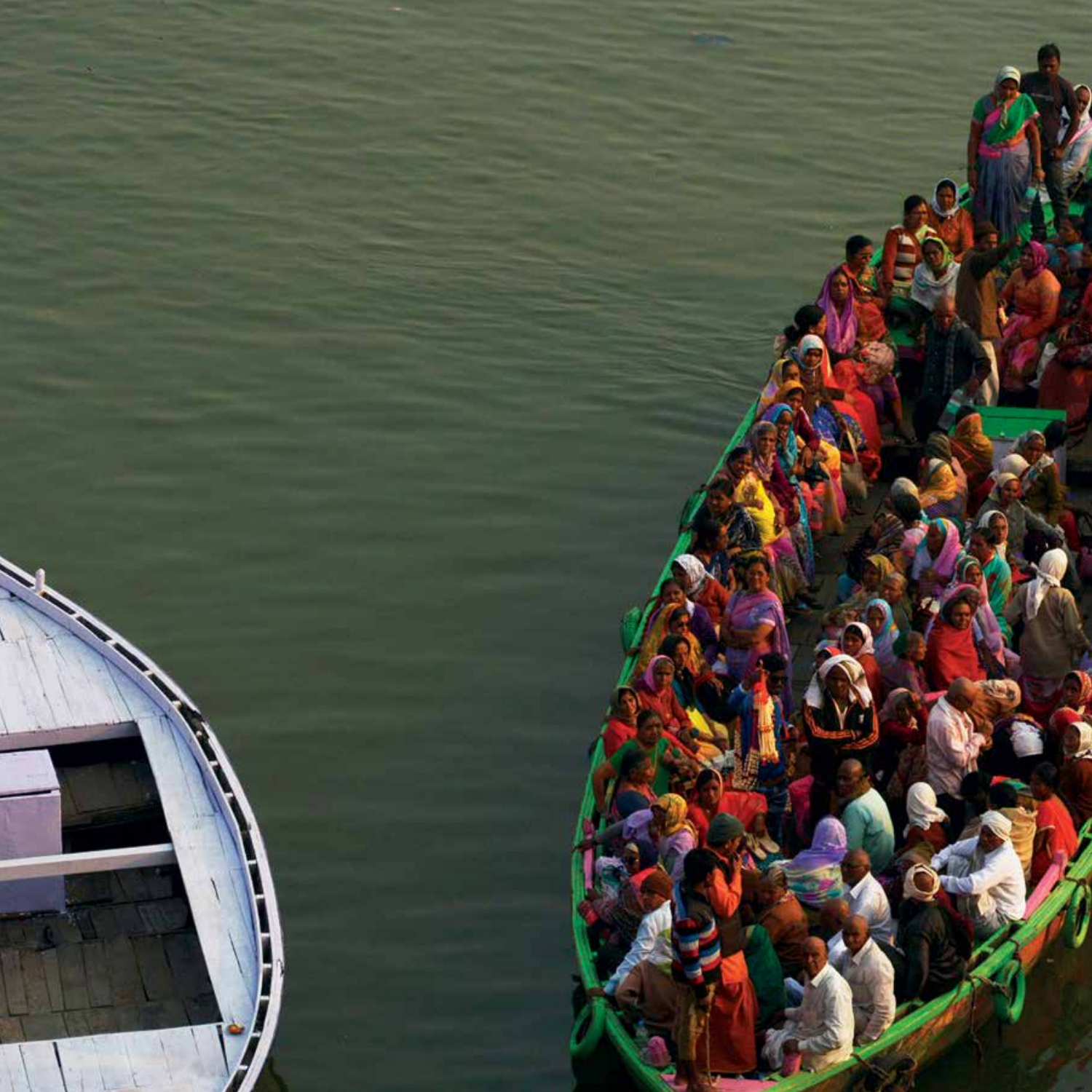

#### 9

Preface

#### 23

Sacred Geography – Informed Imagination and Real Creation

#### 133

The Material Connect – Made in Earth

#### 223

The Temporal **Decipher** 

#### 229

Acknowledgements

#### 11

Introduction

#### 83

Ganges – The River of Heaven on Earth

#### 177

For the Love Of Banaras

#### 224

**Notes** 

231 Index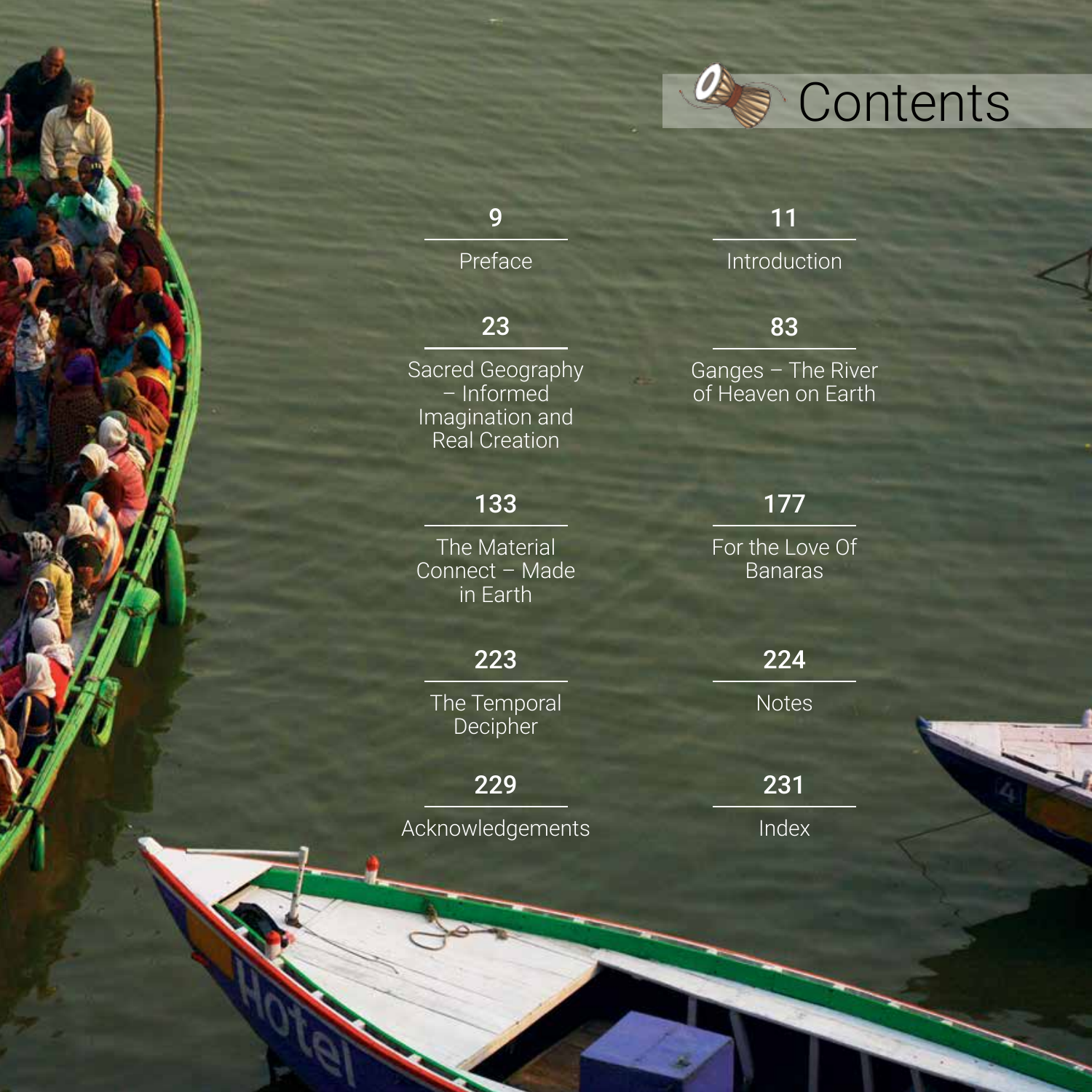'In my imagination, there's a city full of flowers, Where always lives spring—the most loveable city' (21)

'The city is a garden of grand peaceful greenery Where springs always live—this is a story told throughout the world. When Banaras views its reflection in the Ganga, It becomes a symbol of beauty in itself.' (67)

– Mirza Ghalib, *Chiragh-e-Dair (The Lamp of the Temple)*, 1827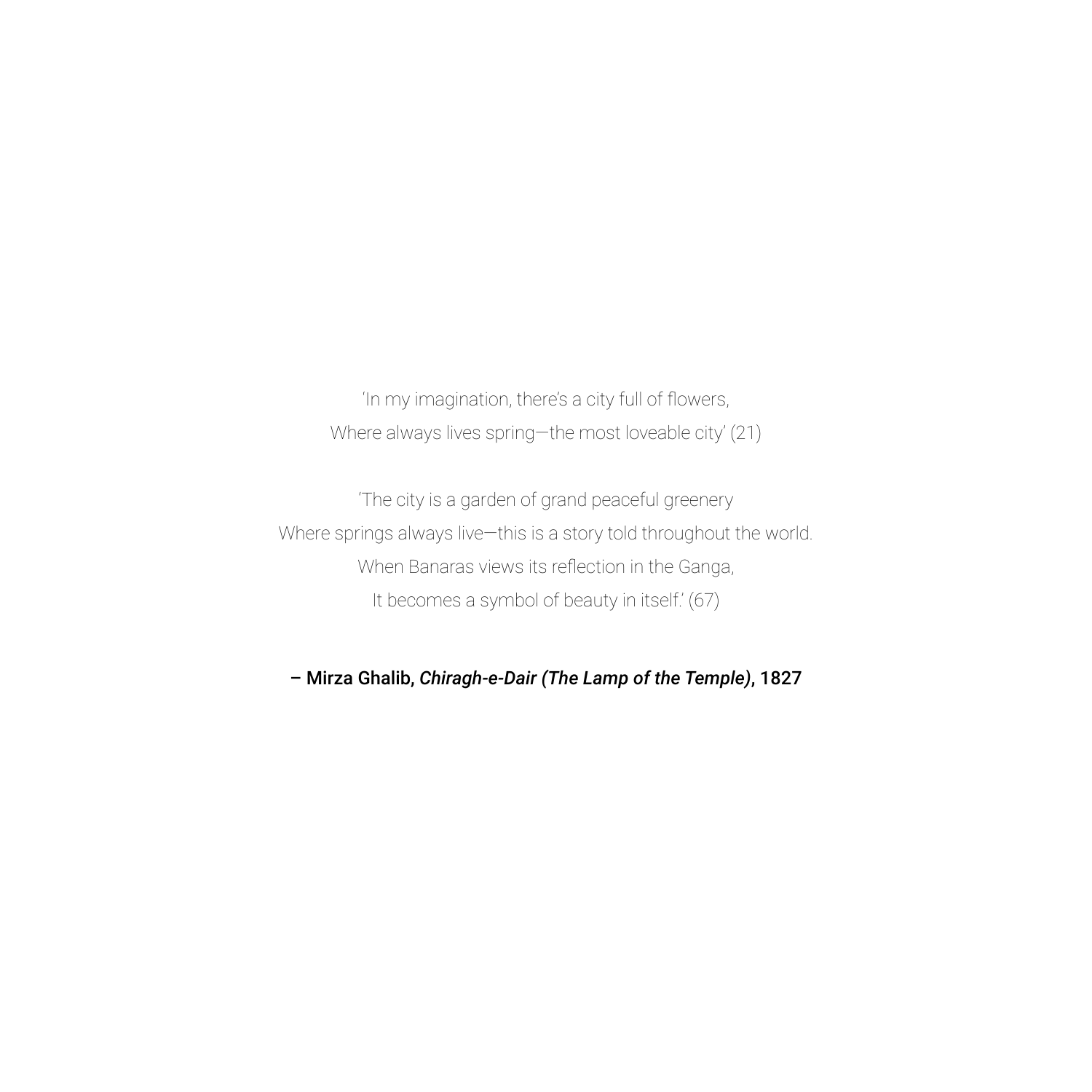### Preface

 $O\!\!\!\!\!W$  hen did I first hear of the word 'Banaras', it is  $O\!\!\!\!W$  hard to recall now, but I suppose, it would be hard to recall now, but I suppose, it would be sometime in 1979 as an 8-year-old, sitting tight on a thick red rexine chair of a single screen movie theatre called Bashusree, somewhere in the south of Kolkata, erstwhile Calcutta. I do not recall who was next to me in the theatre, but in all likelihood, I would have been flanked by my grandparents with whom I was living those days. On screen, Ray's Marcello Mastroianni, a poised, drop dead gorgeous Soumitra Chatterjee was playing the sleuth who pins down the enigmatic upmarket villain, a smuggler, Maganlal Meghraj. That was *Joy Baba Felunath* aka *The Elephant God*, a pacey thriller that Satyajit Ray had made way back in 1979.

Much later in the early winter of 1996, as an assistant director for a documentary, I made my first trip to Banaras as an adult. I realized how Ray had infused Banaras, the city, into his screenplay. In the film's running time of 112 minutes, the audience is never allowed to get disconnected; not for once does the director let them think that the onscreen happenings are occurring anywhere else other than in Banaras.

Banaras, in all its intrigue, appealed to me much like a fervent fascination, for all that was around, happening round the clock, and the city theatrically revealing itself from dawn to dusk on the long rows of stone steps, the *ghats*, within the lanes that meandered into the womb of the city.

Captivated by so many elements, I was curious about everything around, more so about those dense, numerous alleys, the overcrowded streets, where an old oxen visited a particular sweet shop in the daily lure of *jalebi*, the innumerable rickety stalls, which sold puja samagrihee or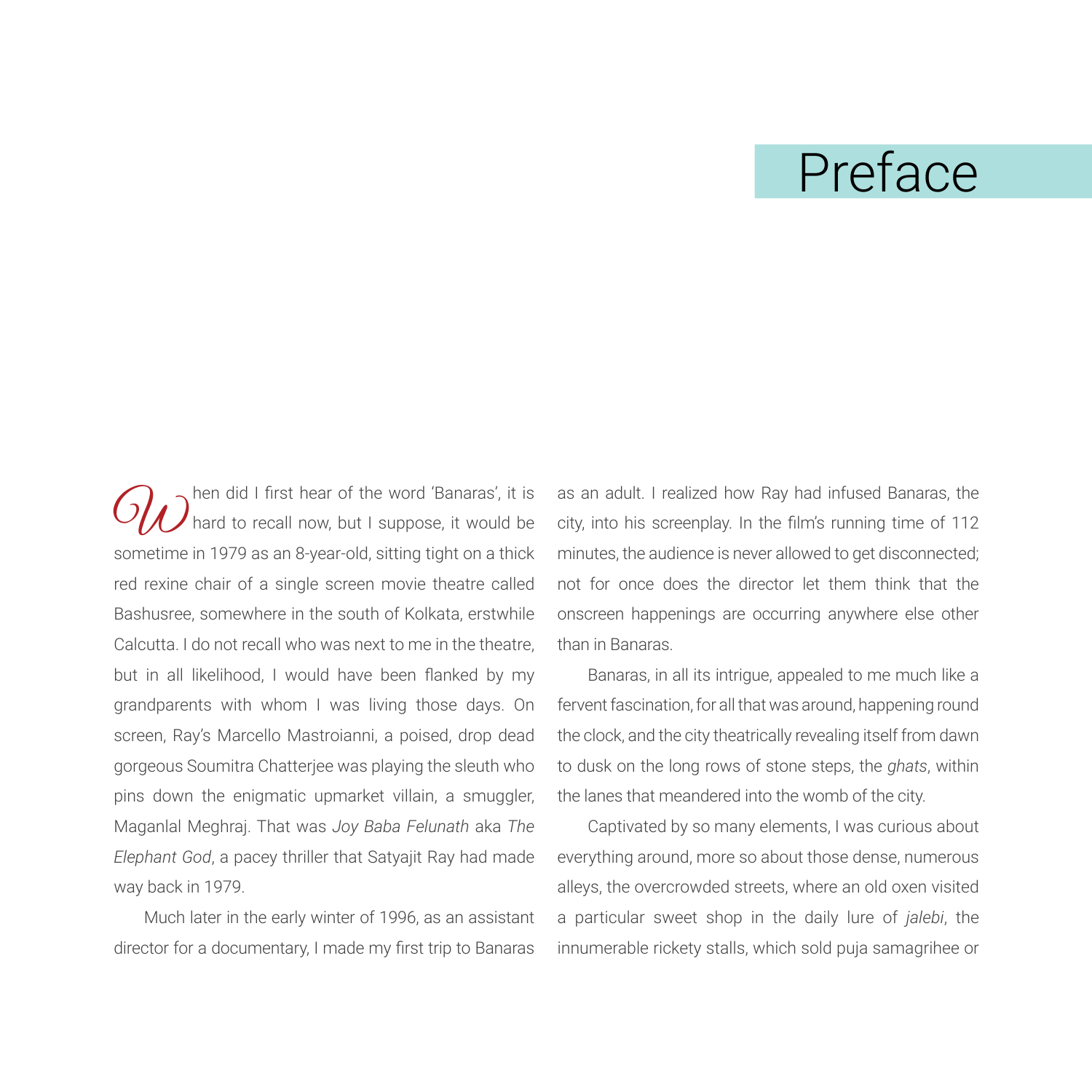religious wares required for offering rituals, leading to the Kashi Vishwanath Temple. I was attentive to the shapes and details of these items and recall having collected small black stone artifacts.

I realized my enthrallment had too many visual imageries plugged in my head, emerging from the ceaseless motion that some historians have termed as the 'unceasing earthly drama of life and death'<sup>1</sup>. That struck a note hard and tender at the same time, much like both the contradictions and deep admirations that Banaras has offered to me in later years.

I remembered how Arundhati Banerjee had introduced me to the myriad 'theatrics' of human life as would be in Greco-Roman plays that she taught us in the class of Comparative Literature. How, inevitably, both gods and humans would be the actors in those larger-than-life narratives. There, in the plays of Euripides, Sophocles, and Aristophanes, lay the unintended drama of human life played out by the hands of destiny; intertwined fates of the protagonist's life, governed by the gods, getting revealed by the dramaturge in a histrionic storytelling.

Banaras to me was very akin to how life panned out in those plays.

Whichever be the rationale, I could not shrug Banaras off me. I went back again and again, every time admitting to myself that some of it still needs to be understood, sensed, and savoured.

Finally, in October 2017, when this book was decided upon, I drew my breath deep, deciding to plunge again, knowing fully well that I may come out totally scathed or oblivious, that I still may want more of it, and then it may also happen that I would never want to visit Banaras again. That was my moment of grabbing Banaras by the horns like a maverick matador willingly taking up the challenge head on.

The challenge was more to myself than any imaginary tussle with the existing literature on Banaras; it was more about whether I could perceive my Banaras the way I thought it is, or if this long tryst with the city would leave me overwhelmed once again, pining for more, or reveal itself to me as a complex protagonist as many have perceived earlier.

This book is about sensing of Banaras, its various facets that make it so phenomenally interesting and impactful to all those who choose to visit it once or more, and also to those who dwell in the maze called Banaras.

10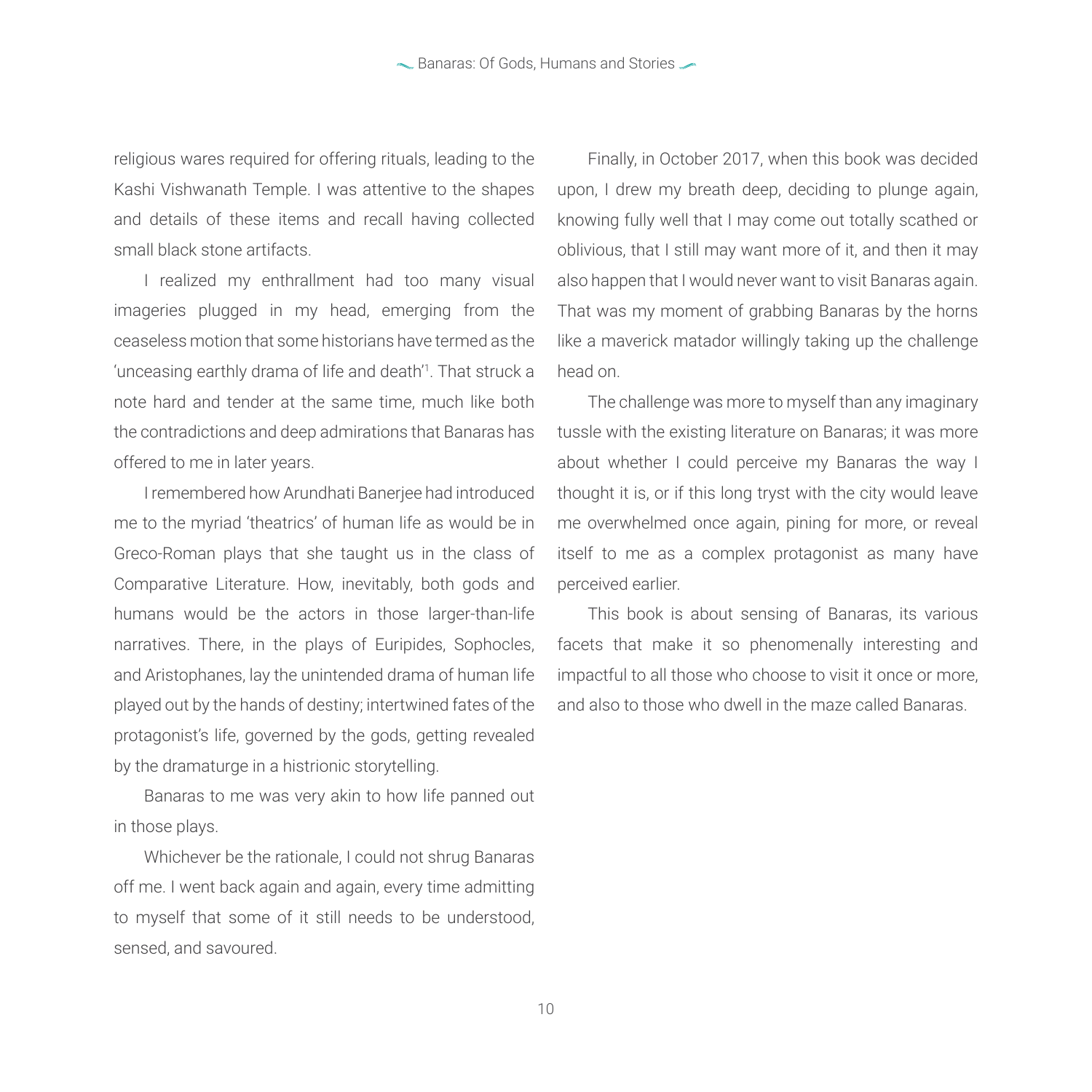## Introduction

 $\overline{h}$  here is a river, and there is a city, constructed over centuries. In that built-in environment, there are temples, shrines, mosques, monasteries, ghats, and cremation grounds.

There are also long rows of stone steps on the riverfront, that lead upwards into alleys narrow and winding, never in 90 degrees to each other, laced with temples new and old, crumbling houses, shops, halfbroken balconies, more temples, cows, cow dung, cheap and fine saree shops, looms weaving unreal fabrics, tea stalls, dargahs, and schools rickety and old with peeled off signboards. And there are people, hundreds, thousands, and more, and the invisible divine who is supposedly governing this space, the omnipresent. With the omnipresent lies endless stories, told, untold, as well as repeatedly told.

This is Banaras, a city, imagined, real, and fluid, written about so many times, and yet invigorating and complex enough to probe again.

Banaras is a living landscape, with elements of antiquity, symbolism, and built-in environments, created and recreated by agencies who have made it the city of today where millions throng. It bears and carries urban lores like any other old city of the world. However, there is a tangible present to it that has been constructed in the last few hundred years, giving it the form as it appears and feels today.

Adjectives like 'ethereal', 'eternal', and 'timeless' are epithets that the city has been imprinted with, which has been further reinforced through visual mediums, various travelogues, and other accounts. How did these interlinking groups of words get attached to Banaras?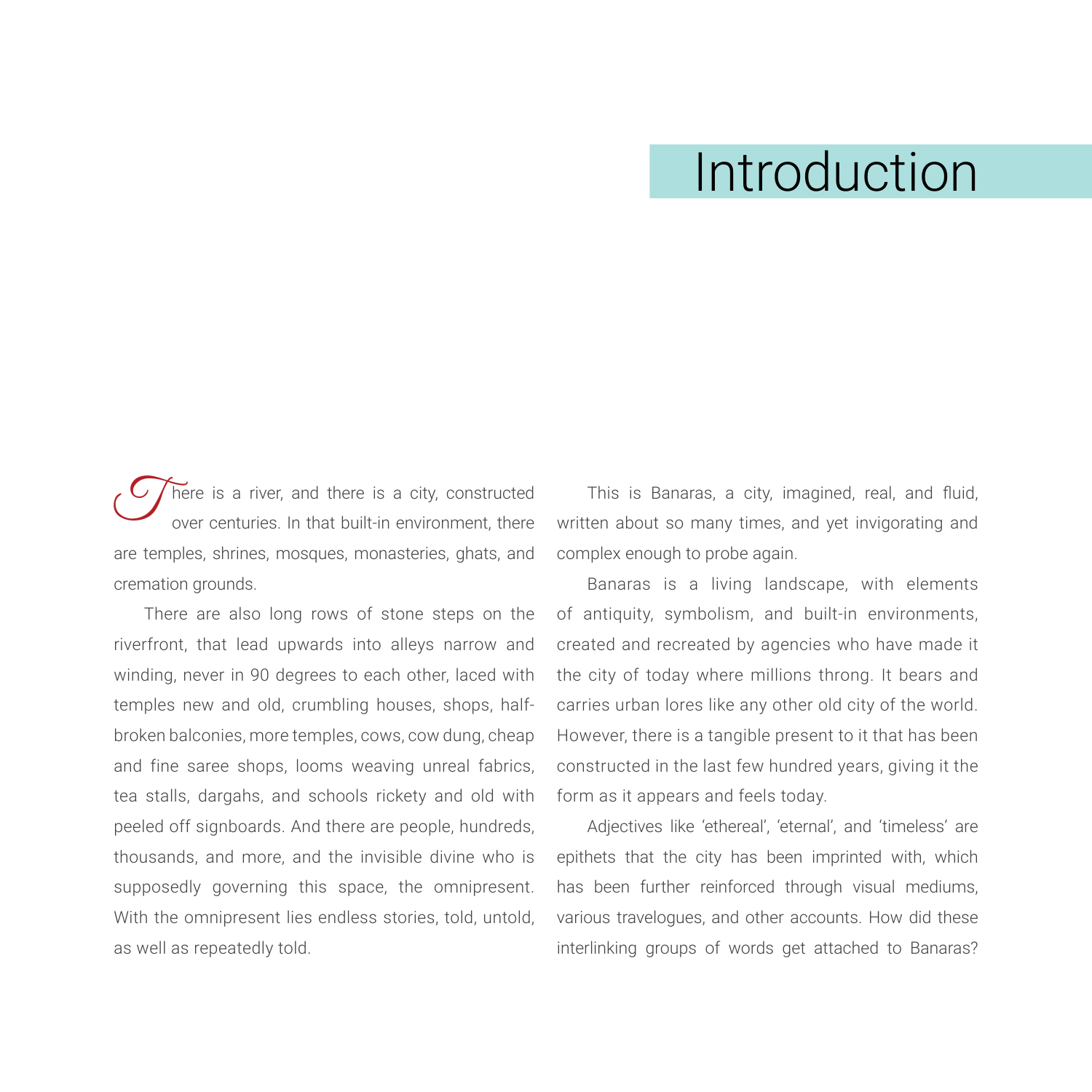Or is it just a way of 'seeing' the city? Banaras has been perceived and interpreted over many centuries by different actors and agencies while they invested in it. No other city of significant religious, social, and cultural past has entangled itself among these varied acronyms like Banaras has.

When do we first find a reference of Kashi or Banaras in the vast corpus of Sanskrit literature? The textual references dating back to 6th century BCE describe a vibrant city life that is claimed to have remained uninterrupted by 2500 years of continuous habitation. But then, the informed imagination of millions has more to it. Banaras or Kashi is the city that Shiva created, while he was creating the universe itself; it is his chosen abode on earth. This is the primary narrative that hundreds and thousands believe in, as does a scholastic discourse.

So, there is abundant mythology, antiquity, informed imagination, and a contemporary understanding of Banaras. It is of interest to me in exploring the interplay of these mythologies, the texts, the history, the politics of social groups, and the patronage that concurrently worked towards making Banaras. What we see in this lived-in space of the people and the monuments, including what is apparent and what can be deciphered, and finally, of what meets more than the eyes, could be the very threads to mesh with.

Understanding Banaras is not simple. There are many ways of sensing the city—one of them is, of course, by acquainting oneself with the earliest textual foundations of Sanskrit scholarship, including the Puranas. Of the prime texts are *Kashi Khanda* in *Skanda Purana, Kashi Rahasya, Brahma Purana, Matsya Purana,* and *Kurma Purana*, all of which mention Kashi or Varanasi in vivid details. Many of them are eulogies (*mahatya*s) of Banaras written in volumes. They narrate Hindu mythology, various cosmic components of Hinduism, and religious essays covering all aspects of an ideal Hindu life. Interestingly, different versions of them have minute yet noticeable adaptations from the times when they were written in even adopting elements of regional or vernacular understanding of theology as well as including local, folk components. In sum, they remain manuals of religious formulations of a particular world order, within which Banaras is situated.

Another mode of perceiving Banaras would be through the engagements of Mughals and their grandees, experiences of Western travellers, merchants, missionaries, chroniclers, officials of the East India Company, and civil servants of the British Government in India, who visited and lived in the city in various eras starting from the 15th century. Their accounts of the city are laced with personal interpretations, like that of Tavernier, who visited India six times in 33 years between 1636 and 1668. Tavernier depicted in great detail what he saw of the daily life and ritual practices in Banaras.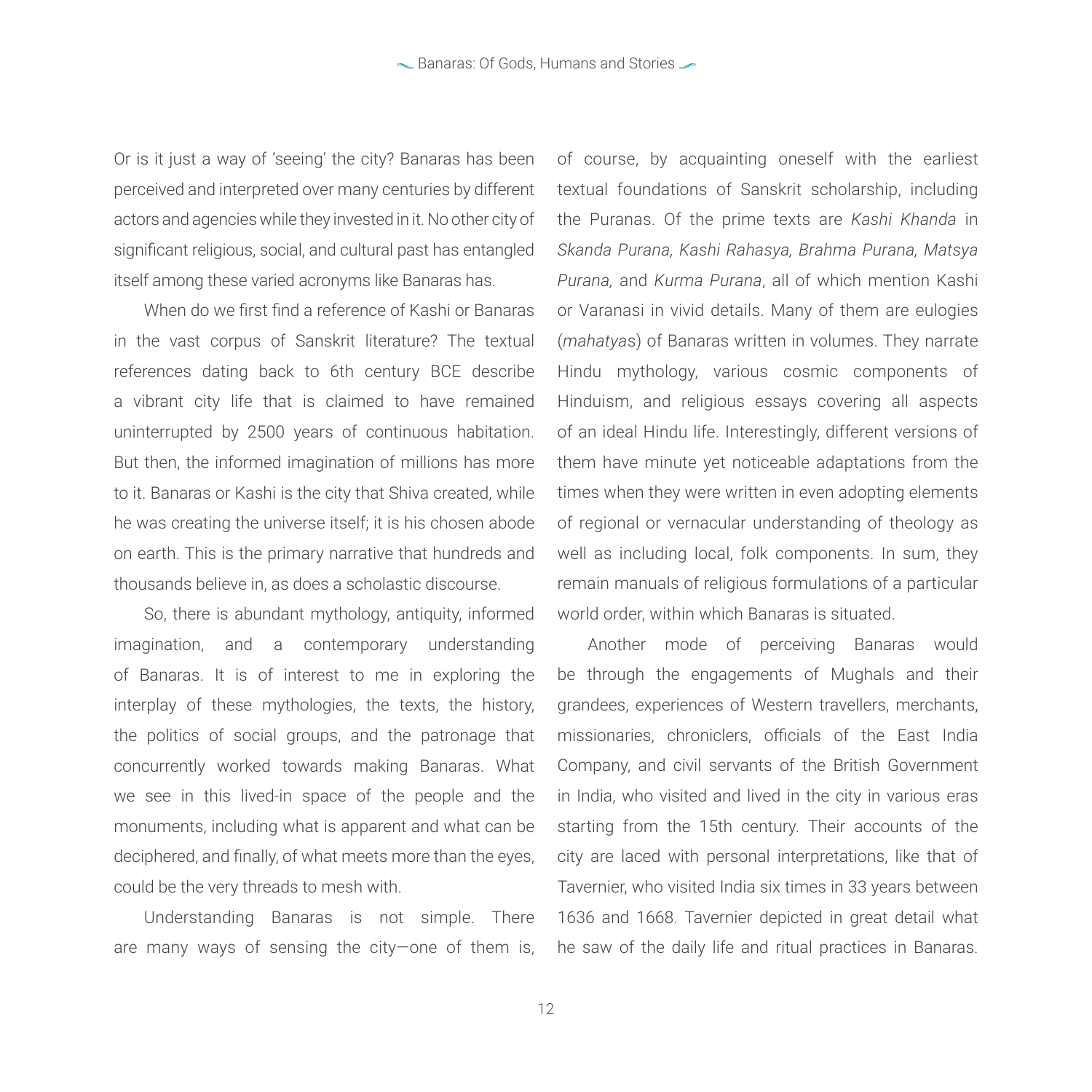His was a record of bewilderment mostly, a descriptive narrative of culture that was unknown to him.

Prior to François Bernier, it was a British traveller, Ralph Fitch, one of the most adventurous Elizabethan citizens, who travelled from Aleppo in Syria, and then finally to India, where he found a connect at Emperor Akbar's court. He landed in Banaras from Allahabad and then continued his journey to Patna and further east. He writes: 'From thence we went to Bannaras [Banaras] which is a great towne, and a great store of cloth is made there of cotton, and shashes [turban-clothes] for the Moores.'<sup>2</sup>

While Tavernier's observation was more cultural, François Bernier's travel accounts reflected the economic power of India. Bernier mentions how Hindu and Muslim traders both possessed wealth and had thriving businesses. If we were to make an impression of this remark, befitting for the important trading cities of India, then Banaras would be quite much on top of the list implying trade and wealth access.<sup>3</sup>

 Another significant discourse for perceiving Banaras can be drawn from sociopolitical activities, happenings during the regimes of Akbar, Jahangir, Shah Jahan, and Aurangzeb, until the Mughal Empire died a slow death. Banaras was opulently gifted with the support of land holdings for constructing temples and monasteries or *muth*s, donations for charities, pujas, well-being of brahmin groups. Till Shah Jahan's reign, the imperial court also provided a thorough patronage for Sanskrit scholarship. While Humayun started the practice of granting land with issuing royal *farman* or order allotting 300 acres of land to *Jangamwadi Muth,* a Shaivite monastery, Akbar added to the allowance by gifting 100 *bigha*s (land measure).

These are evidences how Banaras was always on the radar of not only the promoters of its primary environment, but also of the highest state machinery. And then, of course, it had innumerable visitors, whose accounts of writing carry interesting descriptions of the local life, which, in contemporary times, has a term for itself—'Banarasi'. What's more noticeable is the enthusiasm, which gets reflected in these travel accounts, clearly hinting that they were welcomed to observe the majoritarian life of the city from close quarters. These accounts, mostly tinted with an oriental gaze, nevertheless revealed some amazingly intriguing, complex details of the living experiences of Banaras.

From the sacred texts to the maps of all scales, including survey maps used by local and national administration, travel diaries, and pre-colonial and colonial paintings and photographs, Banaras emerges to be a place of many colours and hues, deeply immersed in a particular way of life. These tools, by which Banaras can be lensed, have in them layers of pluralism, inclusiveness, authoritarian responses, religious orthodoxy, patronage,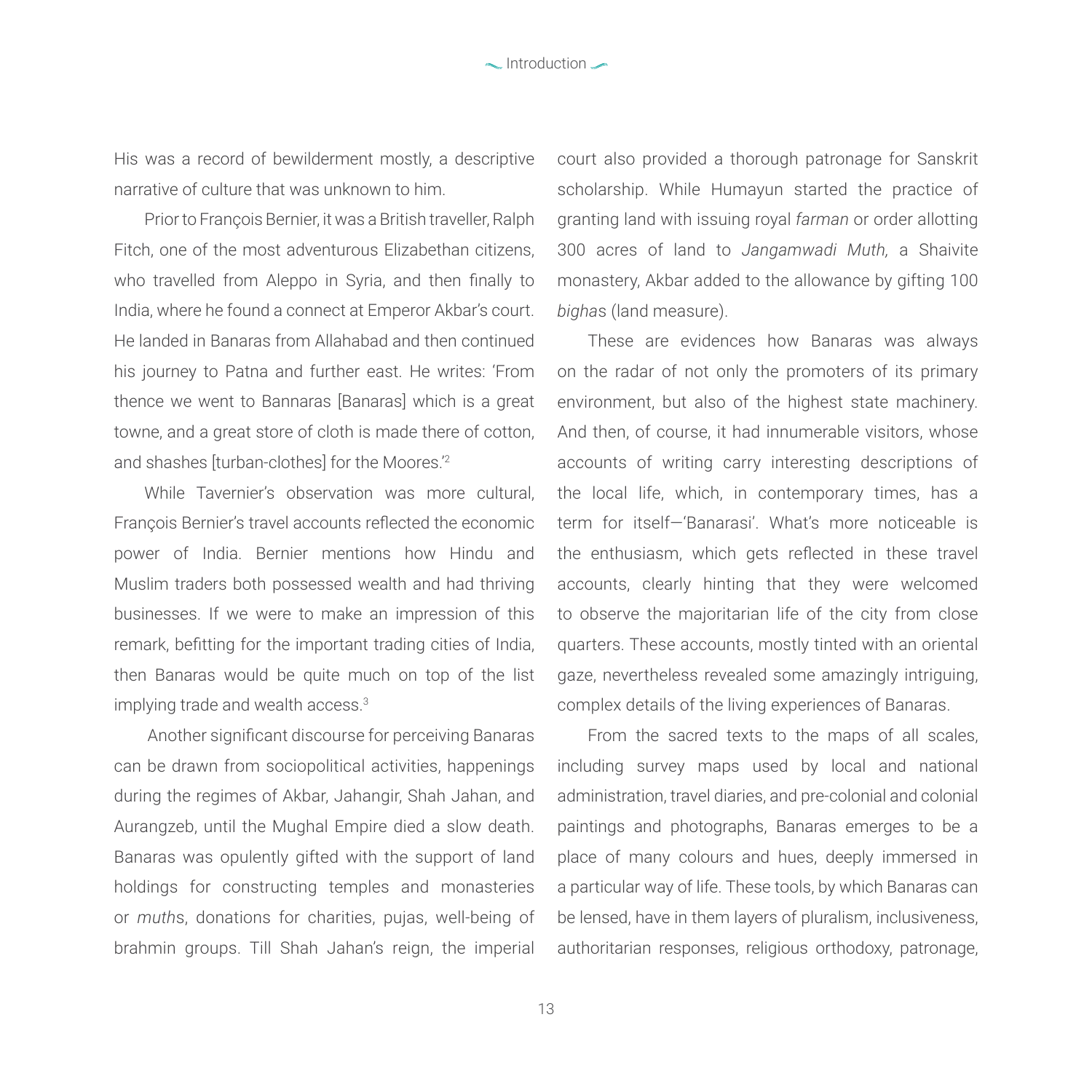and political interest. They also reveal a growing interconnection and relationship between competing and, sometimes, overlapping social groups, who made pacts by remaining tolerant to each other in their larger interest.

By accepting that Banaras always had patronage of various natures, each having their own motif, mostly political, cultural, and social, one acknowledges the 'plural' in Banaras. This plurality is the primary designer of the Banaras that we see today, and in this lies not only the interests of investing stake holders like the state, the brahmin Sanskrit scholars and activists, but also the people who were the everyday actors including pilgrims.

Banaras is primarily a people's narrative, a story that also has a built-in city space consisting of a sacred landscape, an imagined topography, designed and created through the combination of reconstructed symbolism, political and cultural stakes, shaping its most noted temples, venerated sites, shrines, fort-palaces, ghats, and private houses on the riverfront, around which the city exists till date.

In this book, my attempt would be to keep the conversation going between the current experiences of the urban space and those of antiquity. Sometimes, these narratives may intersect with the present as the binding cement, but many times, there may be two parallel running tracks that move together alongside each other.

#### Sacred Geography – Of Informed Imagination and Real Creation

The concept of sacred geography encompasses the ritual landscapes of Banaras, its inception, cartographic boundaries including various veneration sites and their affiliated practices, buildings that stand on this route, including fort-palaces and mansions. The key public spaces that govern the city today had also let the formation of newer maps of religious and everyday movement. In the last few centuries, the perceptible sacred space has got added and edited, affirming the trait of fluidity to the very nature of pious geography, although deeply connected to its religious core, as summed up in the texts.

After 1600, Banaras decidedly became a point of interest for the Mughal court and its allied trading network across the subcontinent, fostering new patronages for the city. It resulted in major investments at religious sites, rituals, and practices, which trickled over in the form of patronizing significant architecture that would become the markers of new authority. Urbanization, motivations, and aspirations of individuals and power groups would reflect on the built environment. Around this pattern of power play, would surface the rejuvenated pilgrimage routes, new temples, dharmashalas, wells, and tanks dedicated to gods or goddess.

The sacred landscape that has surfaced in the last five to six centuries was overlaid on the older ritual geography,